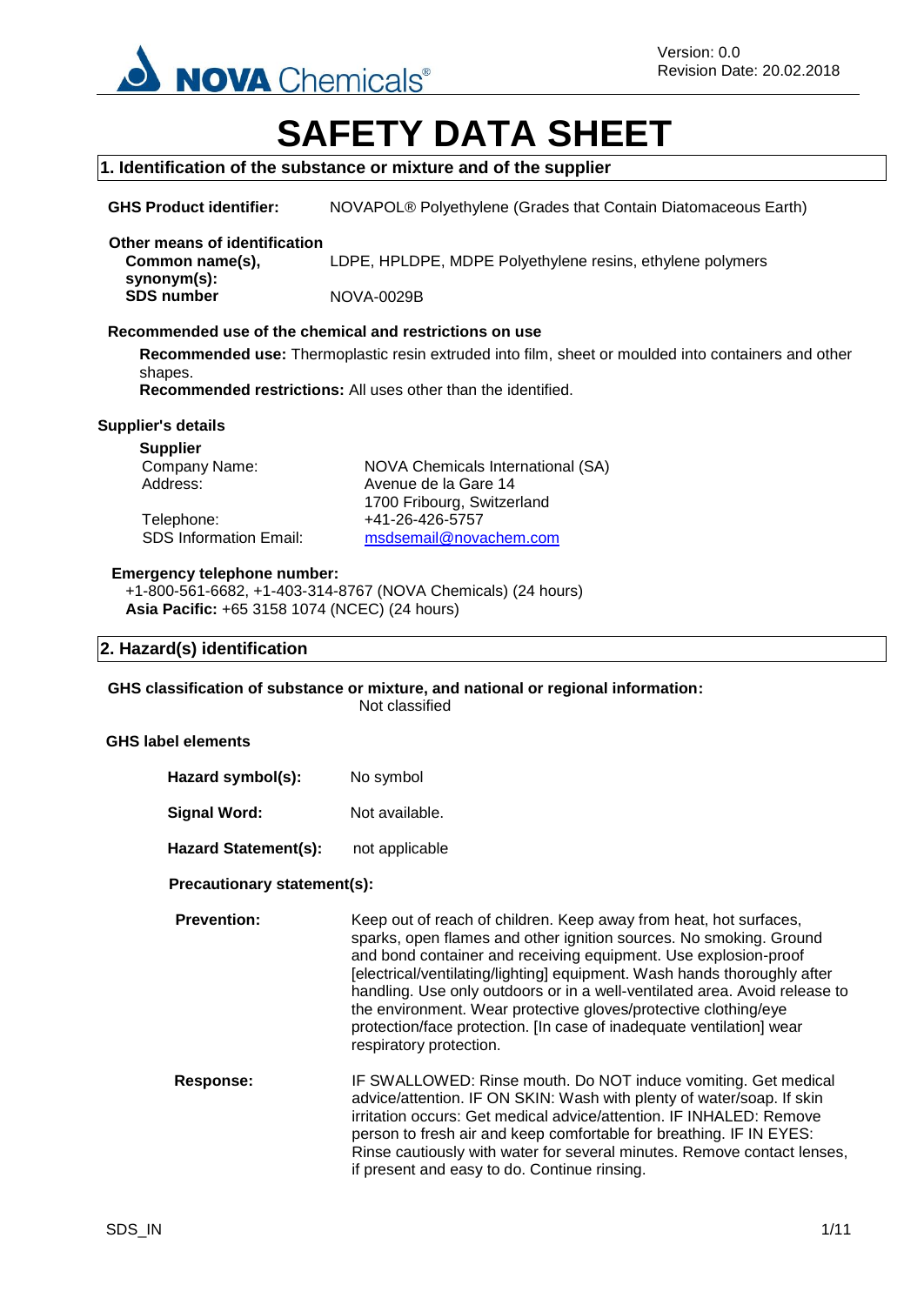| <b>NOVA</b> Chemicals®                                      | Version: 0.0<br>Revision Date: 20.02.2018                                                                                                                                                                                                                                                                                                                                                                                                                                                                                                                                                                                                                                                                                                                                                                                         |
|-------------------------------------------------------------|-----------------------------------------------------------------------------------------------------------------------------------------------------------------------------------------------------------------------------------------------------------------------------------------------------------------------------------------------------------------------------------------------------------------------------------------------------------------------------------------------------------------------------------------------------------------------------------------------------------------------------------------------------------------------------------------------------------------------------------------------------------------------------------------------------------------------------------|
| Storage:                                                    | Store in accordance with local/regional/national regulations. Protect from<br>sunlight.                                                                                                                                                                                                                                                                                                                                                                                                                                                                                                                                                                                                                                                                                                                                           |
| Disposal:                                                   | Dispose of contents/container in accordance with<br>local/regional/national/international regulations. Refer to manufacturer or<br>supplier for information on recovery or recycling.                                                                                                                                                                                                                                                                                                                                                                                                                                                                                                                                                                                                                                             |
| Other hazards which do not<br>result in GHS classification: | This mixture is a preparation containing polymers and additives. Although it<br>may contain components that may be classified, the product does not<br>present a danger to human health by inhalation, ingestion or contact with the<br>skin or to the aquatic environment in the form in which it is placed on the<br>market. If small particles are generated during further processing, handling<br>or by other means, may form combustible dust concentrations in air. Spilled<br>product may create a dangerous slipping hazard. Under fire conditions,<br>product will readily burn and emit irritating smoke. Molten material will<br>produce thermal burns. Polyethylene is an essentially biologically inert solid<br>and considered non-toxic. It is stable (does not decompose) in landfills or in<br>aquatic systems. |

## **3. Composition/information on ingredients**

#### **Mixtures**

| <b>Chemical Identity</b>                   | Common name and<br>synonyms | <b>CAS number</b> | <b>Concentration*</b> |
|--------------------------------------------|-----------------------------|-------------------|-----------------------|
| Silica, cristobalite                       | Crystalline silica          | 14464-46-1        | $0.1 - 0.3\%$         |
| * All concentrations are nercent by weight |                             |                   |                       |

All concentrations are percent by weight.

**Additional Information:** The silica, cristobalite is inextricably bound or coated in the resin.

## **4. First-aid measures**

## **Description of necessary first-aid measures**

| Ingestion:                                         | IF SWALLOWED: Rinse mouth. Do NOT induce vomiting. Get medical<br>advice/attention.                                                                                  |
|----------------------------------------------------|----------------------------------------------------------------------------------------------------------------------------------------------------------------------|
| Inhalation:                                        | IF INHALED: Remove person to fresh air and keep comfortable for<br>breathing. Get medical advice/attention.                                                          |
| <b>Skin Contact:</b>                               | IF ON SKIN: Wash with plenty of water/soap. If skin irritation occurs: Get<br>medical advice/attention.                                                              |
| Eye contact:                                       | IF IN EYES: Rinse cautiously with water for several minutes. Remove<br>contact lenses, if present and easy to do. Continue rinsing. Get medical<br>advice/attention. |
| Most important symptoms/effects, acute and delayed |                                                                                                                                                                      |

| <b>Symptoms:</b> | Thermal burns. Respiratory irritation. Mechanical irritation. The silica,      |
|------------------|--------------------------------------------------------------------------------|
|                  | cristobalite is inextricably bound or coated in the resin, which minimizes the |
|                  | likelihood of exposure.                                                        |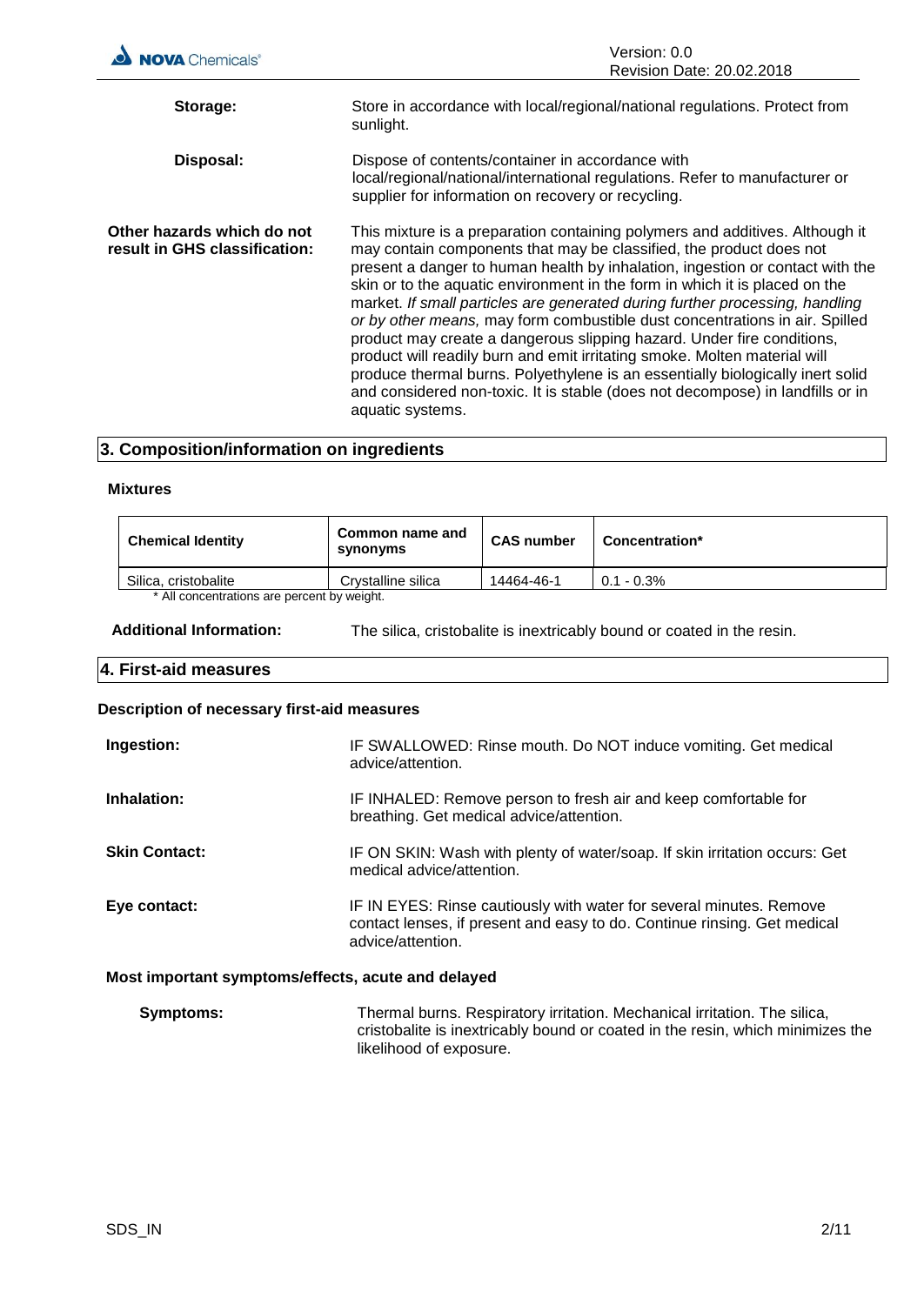## **Indication of immediate medical attention and special treatment needed**

| <b>Treatment:</b>                                                                 | After adequate first aid, no further treatment is required unless symptoms<br>reappear. For more detailed medical emergency support information, call<br>+1-800-561-6682 or +1-403-314-8767 (24 hours, NOVA Chemicals<br>Emergency Response). Burns should be treated as thermal burns. Molten<br>resin will come off as healing occurs; therefore, immediate removal from the<br>skin is not necessary. Treatment should be directed at the control of<br>symptoms and the clinical condition of the patient. No adverse effects due<br>to ingestion are expected. The silica, cristobalite is inextricably bound or<br>coated in the resin, which minimizes the likelihood of exposure. |
|-----------------------------------------------------------------------------------|-------------------------------------------------------------------------------------------------------------------------------------------------------------------------------------------------------------------------------------------------------------------------------------------------------------------------------------------------------------------------------------------------------------------------------------------------------------------------------------------------------------------------------------------------------------------------------------------------------------------------------------------------------------------------------------------|
| 5. Fire-fighting measures                                                         |                                                                                                                                                                                                                                                                                                                                                                                                                                                                                                                                                                                                                                                                                           |
| <b>General Fire Hazards:</b>                                                      | Solid resins support combustion but do not meet combustible definition.<br>Product will burn at high temperatures but is not considered flammable.<br>Under fire conditions, product will readily burn and emit irritating smoke.<br>Powdered material may form explosive dust-air mixtures.                                                                                                                                                                                                                                                                                                                                                                                              |
| Suitable (and unsuitable) extinguishing media                                     |                                                                                                                                                                                                                                                                                                                                                                                                                                                                                                                                                                                                                                                                                           |
| <b>Suitable extinguishing</b><br>media:                                           | Water fog or water spray. Small fires: Dry chemical, carbon dioxide (CO2)<br>or foam.                                                                                                                                                                                                                                                                                                                                                                                                                                                                                                                                                                                                     |
| <b>Unsuitable extinguishing</b><br>media:                                         | Avoid water in straight hose stream; will scatter and spread fire.                                                                                                                                                                                                                                                                                                                                                                                                                                                                                                                                                                                                                        |
| Specific hazards arising from<br>the chemical:                                    | Upon heating, polyethylene may emit various oligomers, waxes and<br>oxygenated hydrocarbons as well as carbon dioxide, carbon monoxide and<br>small amounts of other organic vapours (e.g. aldehydes, acrolein).<br>Inhalation of these decomposition products may be hazardous. Powdered<br>material may form explosive dust-air mixtures. Risk of dust-air explosion is<br>increased if flammable vapours are also present. Static discharge: material<br>can accumulate static charges which may cause an incendiary electrical<br>discharge.                                                                                                                                          |
| Special protective action for firefighters                                        |                                                                                                                                                                                                                                                                                                                                                                                                                                                                                                                                                                                                                                                                                           |
| <b>Special fire fighting</b><br>procedures:                                       | Keep upwind. Keep unauthorised personnel away. Move containers from<br>fire area if you can do so without risk. Fight fire from maximum distance or<br>use unmanned holders or monitor nozzles. Apply extinguishing media<br>carefully to avoid creating airborne dust. Water may be used to flood the<br>area. Use water spray to cool fire exposed surfaces and to protect<br>personnel. Avoid inhaling any smoke and combustion materials. Remove<br>and isolate contaminated clothing and shoes. Prevent run-off from fire<br>control or dilution from entering streams, sewers or drinking water supply.                                                                             |
| <b>Special protective</b><br>equipment for firefighters:                          | Firefighters must use standard protective equipment including flame<br>retardant coat, helmet with face shield, gloves, rubber boots, and in<br>enclosed spaces, SCBA.                                                                                                                                                                                                                                                                                                                                                                                                                                                                                                                    |
| 6. Accidental release measures                                                    |                                                                                                                                                                                                                                                                                                                                                                                                                                                                                                                                                                                                                                                                                           |
| <b>Personal precautions,</b><br>protective equipment and<br>emergency procedures: | Isolate area. Alert stand-by emergency and fire fighting personnel. Dust<br>deposits should not be allowed to accumulate on surfaces, as these may<br>form an explosive mixture if they are released into the atmosphere in<br>sufficient concentration.                                                                                                                                                                                                                                                                                                                                                                                                                                  |

 $\overline{\phantom{a}}$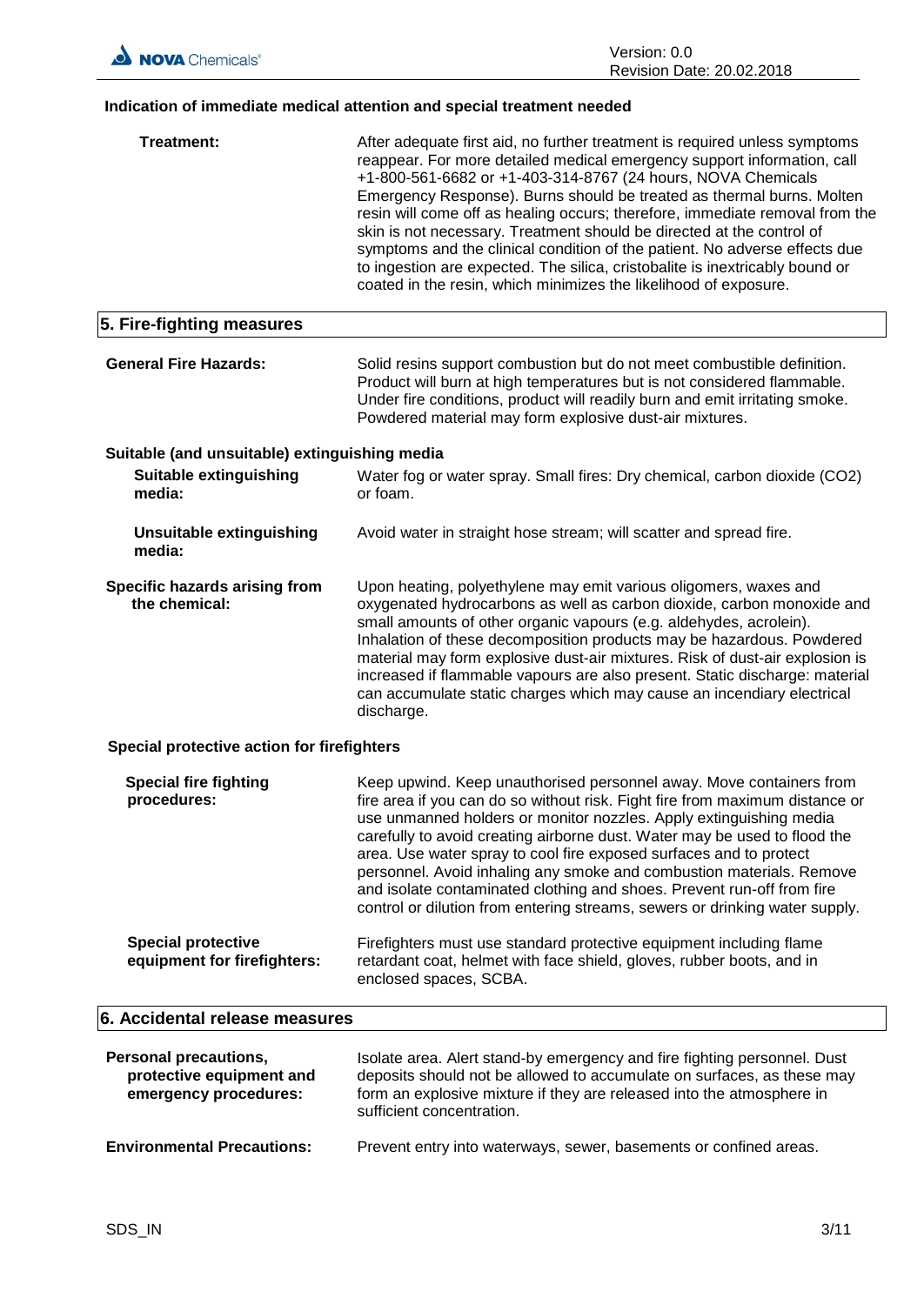| NOVA Chemicals®                                                            | Version: 0.0<br>Revision Date: 20.02.2018                                                                                                                                                                                                                                                                                                                                                                                                                                                                                                                                                                                                                                                                                                                                                                                                                    |
|----------------------------------------------------------------------------|--------------------------------------------------------------------------------------------------------------------------------------------------------------------------------------------------------------------------------------------------------------------------------------------------------------------------------------------------------------------------------------------------------------------------------------------------------------------------------------------------------------------------------------------------------------------------------------------------------------------------------------------------------------------------------------------------------------------------------------------------------------------------------------------------------------------------------------------------------------|
| <b>Methods and material for</b><br>containment and cleaning<br>up:         | Wear appropriate personal protective equipment. Do not touch or walk<br>through spilled material. In case of leakage, eliminate all ignition sources.<br>Stop leak if safe to do so. Prevent entry into waterways, sewer, basements<br>or confined areas. Spilled product may create a dangerous slipping hazard.<br>Use appropriate tools to put the spilled solid in an appropriate disposal or<br>recovery container. Recover and reclaim or recycle, if practical. Avoid<br>dispersal of dust in the air (i.e., clearing dust surfaces with compressed air).                                                                                                                                                                                                                                                                                             |
| 7. Handling and storage                                                    |                                                                                                                                                                                                                                                                                                                                                                                                                                                                                                                                                                                                                                                                                                                                                                                                                                                              |
| <b>Precautions to ensure safe</b><br>handling:                             | Keep out of reach of children. Keep away from uncontrolled heat and<br>incompatible materials. Ground all material handling and transfer<br>equipment. Wash hands thoroughly after handling. Prevent dust<br>accumulation to minimise explosion hazard. For additional information on<br>control of static and minimizing potential dust and fire hazards, refer to<br>NFPA-654, "Standard for the Prevention of Fire and Dust Explosions from<br>the Manufacturing, Processing and Handling of Combustible Particulate<br>Solids, 2013 Edition". Use in a well-ventilated area. Avoid release to the<br>environment. Wear eye protection/protective gloves as needed/wear full<br>face-shield during thermal processing if contact with molten material is<br>possible/wear respirator if dusty. Spilled product may create a dangerous<br>slipping hazard. |
| <b>Conditions for safe storage,</b><br>including any<br>incompatibilities: | Store in accordance with all current regulations and standards. Storage<br>area should be clearly identified, well-illuminated and clear of obstruction.<br>Store in closed, grounded and properly designed vessels. Keep away from<br>uncontrolled heat and incompatible materials. Protect from sunlight.<br>Outdoor storage of product in bags requires protection from ultra-violet<br>sunlight by use of a UV stabilized bag or alternate means. Avoid<br>accumulation of dust by frequent cleaning and suitable construction of<br>storage and handling areas. Keep shovels and vacuum systems readily<br>available for cleanup of loose material. DO NOT enter filled bulk containers<br>and attempt to walk over product, due to risk of slipping and possible<br>suffocation. Use a fall arrest system when working near open bulk<br>containers.   |

#### **8. Exposure controls/personal protection**

#### **Control Parameters**

## **Occupational Exposure Limits**

During dusty conditions ACGIH recommends for Particles (insoluble or poorly soluble) not otherwise specified a TWA of 10 mg/m3 (inhalable particles), 3 mg/m3 TWA (respirable particles).The silica, cristobalite is inextricably bound or coated in the resin, which minimizes the likelihood of exposure.

| <b>Chemical Identity</b>                   | Type       | <b>Exposure Limit Values</b> | Source                                                                                                                                         |
|--------------------------------------------|------------|------------------------------|------------------------------------------------------------------------------------------------------------------------------------------------|
| Silica, cristobalite -<br>Respirable dust. | <b>TWA</b> | 0.049<br>ma/m3               | India. OELs. The Factories Act, The<br>Second Schedule: Permissible Levels of<br>Certain Chemical Substances in the Work<br>Environment (2001) |

#### **Biological Limit Values**

None of the components have assigned exposure limits.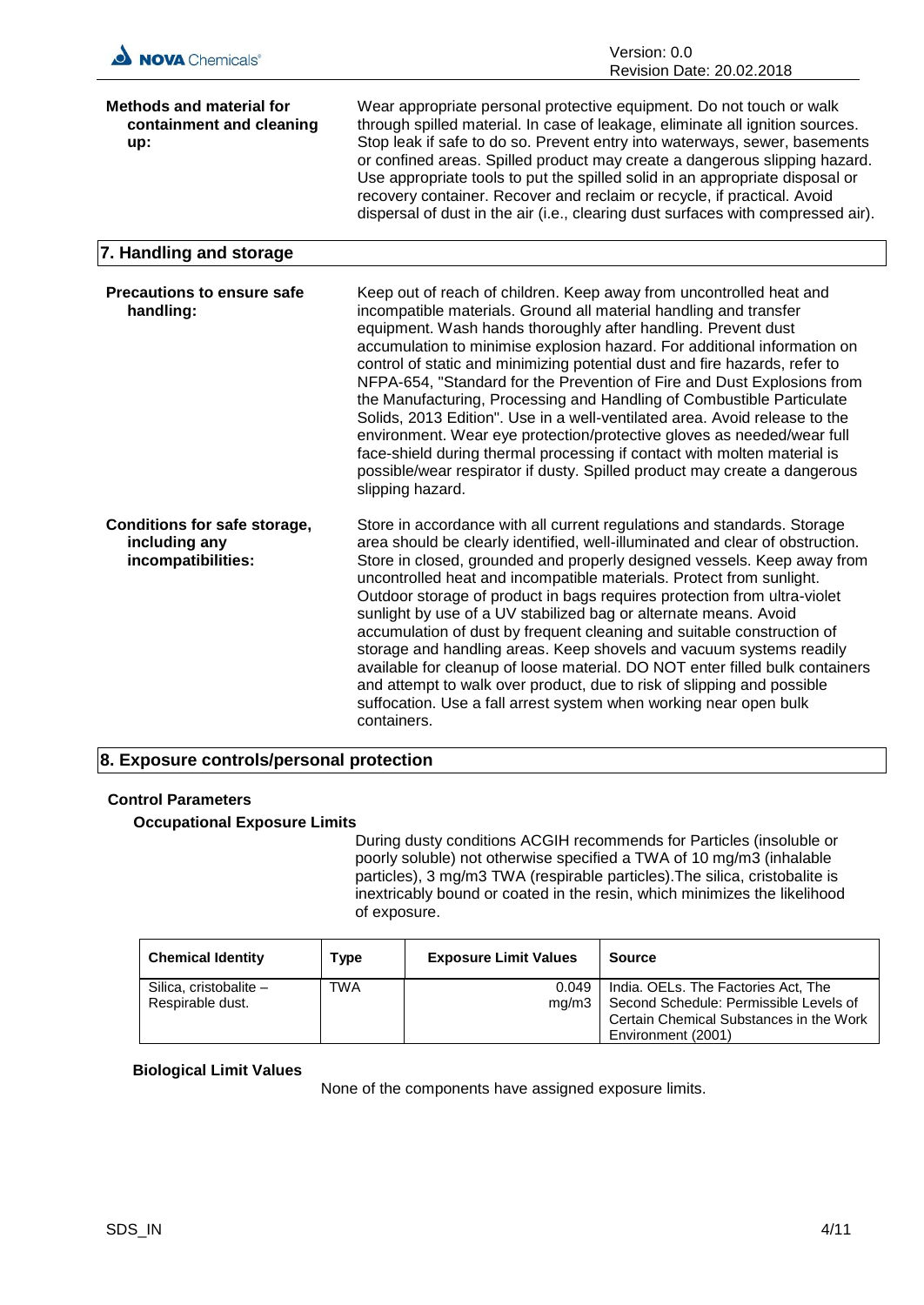| NOVA Chemicals®                                                       | Version: 0.0                                                                                                                                                                                                                                                                                                                                                                                                                                                                                                                                                                                                                                                                                                                                                                                                                                                                                                                                                                                              |  |
|-----------------------------------------------------------------------|-----------------------------------------------------------------------------------------------------------------------------------------------------------------------------------------------------------------------------------------------------------------------------------------------------------------------------------------------------------------------------------------------------------------------------------------------------------------------------------------------------------------------------------------------------------------------------------------------------------------------------------------------------------------------------------------------------------------------------------------------------------------------------------------------------------------------------------------------------------------------------------------------------------------------------------------------------------------------------------------------------------|--|
|                                                                       | Revision Date: 20.02.2018                                                                                                                                                                                                                                                                                                                                                                                                                                                                                                                                                                                                                                                                                                                                                                                                                                                                                                                                                                                 |  |
| <b>Appropriate Engineering</b><br>Controls:                           | Engineering methods to reduce hazardous exposure are preferred controls.<br>Methods include mechanical ventilation (dilution and local exhaust) process<br>or personal enclosure, remote and automated operation, control of process<br>conditions, leak detection and repair systems, and other process<br>modifications. Ensure all exhaust ventilation systems are discharged to<br>outdoors, away from air intakes and ignition sources. Supply sufficient<br>replacement air to make up for air removed by exhaust systems.<br>Administrative (procedure) controls and use of personal protective equipment<br>may also be required. It is recommended that all dust control equipment such<br>as local exhaust ventilation and material transport systems involved in<br>handling of this product contain explosion relief vents or an explosion<br>suppression system or an oxygen-deficient environment. Use only<br>appropriately classified electrical equipment and powered industrial trucks. |  |
| Individual protection measures, such as personal protective equipment |                                                                                                                                                                                                                                                                                                                                                                                                                                                                                                                                                                                                                                                                                                                                                                                                                                                                                                                                                                                                           |  |
| <b>General information:</b>                                           | Personal protective equipment (PPE) should not be considered a long-term<br>solution to exposure control. Employer programs to properly select, fit,<br>maintain and train employees to use equipment must accompany PPE.<br>Consult a competent industrial hygiene resource, the PPE manufacturer's<br>recommendation, and/or applicable regulations to determine hazard<br>potential and ensure adequate protection.                                                                                                                                                                                                                                                                                                                                                                                                                                                                                                                                                                                    |  |
| <b>Eye/face protection:</b>                                           | Safety glasses. Wear a face shield when working with molten material.                                                                                                                                                                                                                                                                                                                                                                                                                                                                                                                                                                                                                                                                                                                                                                                                                                                                                                                                     |  |
| <b>Skin Protection</b>                                                |                                                                                                                                                                                                                                                                                                                                                                                                                                                                                                                                                                                                                                                                                                                                                                                                                                                                                                                                                                                                           |  |
| <b>Hand Protection:</b>                                               | Wear gloves to protect against thermal burns.                                                                                                                                                                                                                                                                                                                                                                                                                                                                                                                                                                                                                                                                                                                                                                                                                                                                                                                                                             |  |
| Other:                                                                | Wear appropriate clothing to prevent any possibility of skin contact.<br>Wear work clothes with long sleeves and pants. Safety footwear with<br>good traction is recommended to help prevent slipping. Static<br>Dissipative (SD) rated footwear is also recommended.                                                                                                                                                                                                                                                                                                                                                                                                                                                                                                                                                                                                                                                                                                                                     |  |
| <b>Respiratory Protection:</b>                                        | Appropriate approved air-purifying respirator or self-contained breathing<br>apparatus should be used. Air supplied breathing apparatus must be used<br>when oxygen concentrations are low or if airborne concentrations exceed<br>the limits of the air-purifying respirators.                                                                                                                                                                                                                                                                                                                                                                                                                                                                                                                                                                                                                                                                                                                           |  |
| <b>Hygiene measures:</b>                                              | Use effective control measures and PPE to maintain worker exposure to<br>concentrations that are below these limits. Ensure that eyewash stations<br>and safety showers are in close proximity to work locations.                                                                                                                                                                                                                                                                                                                                                                                                                                                                                                                                                                                                                                                                                                                                                                                         |  |

# **9. Physical and chemical properties**

| Appearance                               |                                                                                             |
|------------------------------------------|---------------------------------------------------------------------------------------------|
| <b>Physical state:</b>                   | solid                                                                                       |
| Form:                                    | Pellets or Granular powder                                                                  |
| Colour:                                  | white / colourless / translucent                                                            |
| Odour:                                   | Minimal, Mild                                                                               |
| Odour threshold:                         | No data available.                                                                          |
| pH:                                      | not applicable                                                                              |
| <b>Melting point/freezing point:</b>     | 105 - 125 °C (221 - 257 °F) (Melting Point)<br>80 - 105 °C (176 - 221 °F) (Softening point) |
| Initial boiling point and boiling range: | not applicable                                                                              |
| <b>Flash Point:</b>                      | not applicable                                                                              |
| <b>Evapouration rate:</b>                | not applicable                                                                              |
| Flammability (solid, gas):               | May form combustible dust concentrations in air.                                            |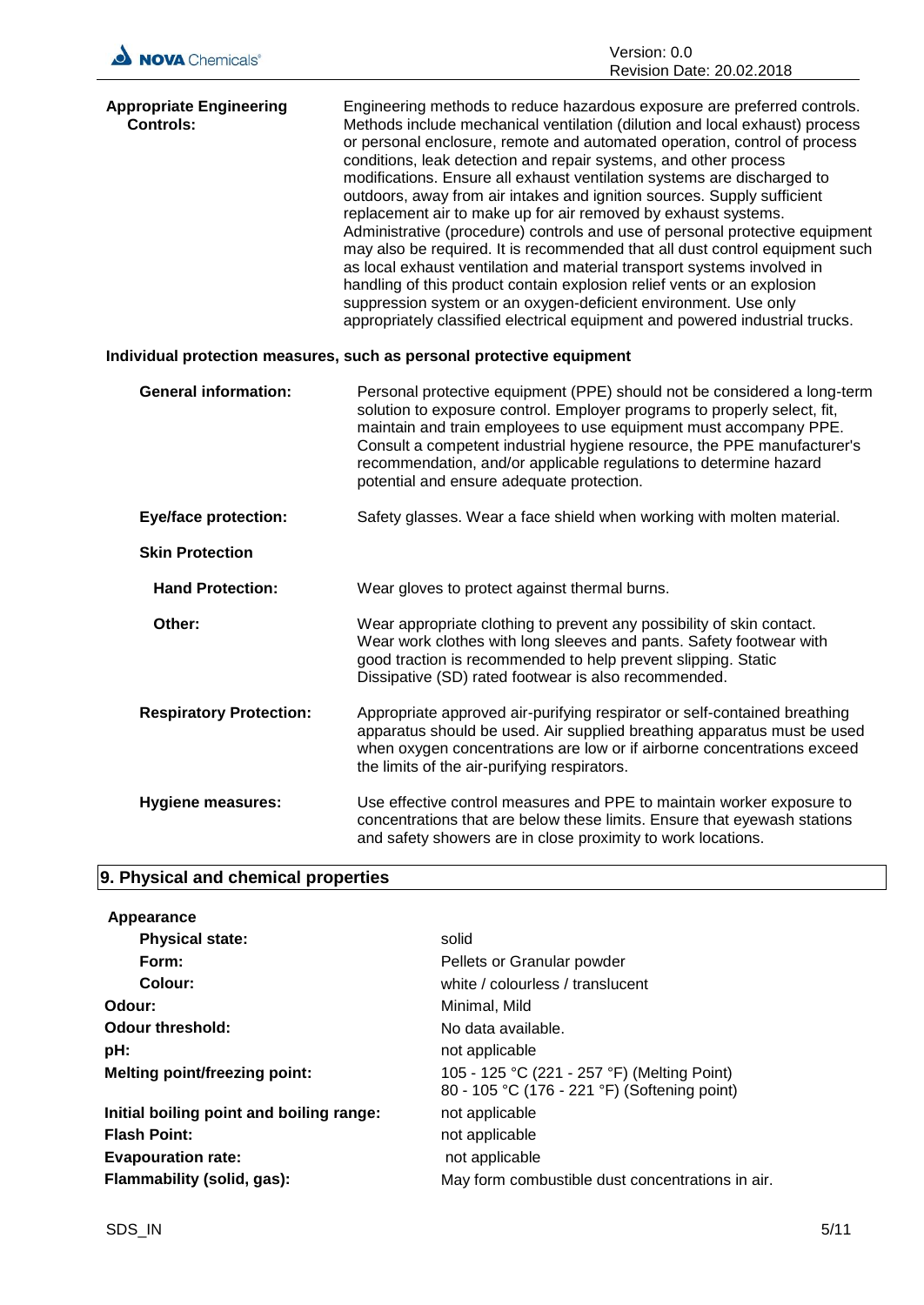**Upper/lower limit on flammability or explosive limits**

| Flammability limit - upper (%):          | not applicable              |
|------------------------------------------|-----------------------------|
| Flammability limit - lower (%):          | not applicable              |
| Vapour pressure:                         | not applicable              |
| Vapour density:                          | not applicable              |
| <b>Relative density:</b>                 | $0.910 - 0.940$             |
| Solubility(ies)                          |                             |
| Solubility in water:                     | Insoluble in water          |
| <b>Solubility (other):</b>               | No data available.          |
| Partition coefficient (n-octanol/water): | not applicable              |
| Auto-ignition temperature:               | 330 - 410 °C (626 - 770 °F) |
| <b>Decomposition temperature:</b>        | $>$ 300 °C ( $>$ 572 °F)    |
| <b>Viscosity:</b>                        | not applicable              |
|                                          |                             |

## **10. Stability and reactivity**

| <b>Reactivity:</b>                                   | Contact with incompatible materials. Sources of ignition. Exposure to heat.                                                                                                                                                                                                                                                  |
|------------------------------------------------------|------------------------------------------------------------------------------------------------------------------------------------------------------------------------------------------------------------------------------------------------------------------------------------------------------------------------------|
| <b>Chemical Stability:</b>                           | Material is stable under normal conditions.                                                                                                                                                                                                                                                                                  |
| <b>Possibility of Hazardous</b><br><b>Reactions:</b> | Hazardous polymerization not likely to occur.                                                                                                                                                                                                                                                                                |
| <b>Conditions to Avoid:</b>                          | Avoid exposing to heat and contact with strong oxidising substances. Avoid<br>processing material over 300 °C (572 °F).                                                                                                                                                                                                      |
| <b>Incompatible Materials:</b>                       | Strong oxidising agents. Organic solvents, ether, gasoline, lubricating oils,<br>chlorinated hydrocarbons and aromatic hydrocarbons may react with and<br>degrade polyethylene. Powdered material may form explosive dust-air<br>mixtures. Risk of dust-air explosion is increased if flammable vapours are<br>also present. |
| <b>Hazardous Decomposition</b><br><b>Products:</b>   | Upon decomposition, polyethylene may emit various oligomers, waxes and<br>oxygenated hydrocarbons as well as carbon dioxide, carbon monoxide and<br>small amounts of other organic vapours (e.g. aldehydes, acrolein).<br>Inhalation of these decomposition products may be hazardous.                                       |

## **11. Toxicological information**

#### **Information on likely routes of exposure**

| Ingestion:           | Ingestion of this product is not a likely route of exposure.                                                                                                                                                                                             |
|----------------------|----------------------------------------------------------------------------------------------------------------------------------------------------------------------------------------------------------------------------------------------------------|
| Inhalation:          | During processing, thermal fumes and inhalation of fine particles may<br>cause respiratory irritation. The silica, cristobalite is inextricably bound or<br>coated in the resin, which minimizes the likelihood of exposure.                             |
| <b>Skin Contact:</b> | During processing, contact with powder or fines may cause mechanical<br>irritation. Molten material will produce thermal burns. The silica, cristobalite<br>is inextricably bound or coated in the resin, which minimizes the likelihood<br>of exposure. |
| Eye contact:         | During processing, contact with powder or fines may cause mechanical<br>irritation. Molten material will produce thermal burns. The silica, cristobalite<br>is inextricably bound or coated in the resin, which minimizes the likelihood<br>of exposure. |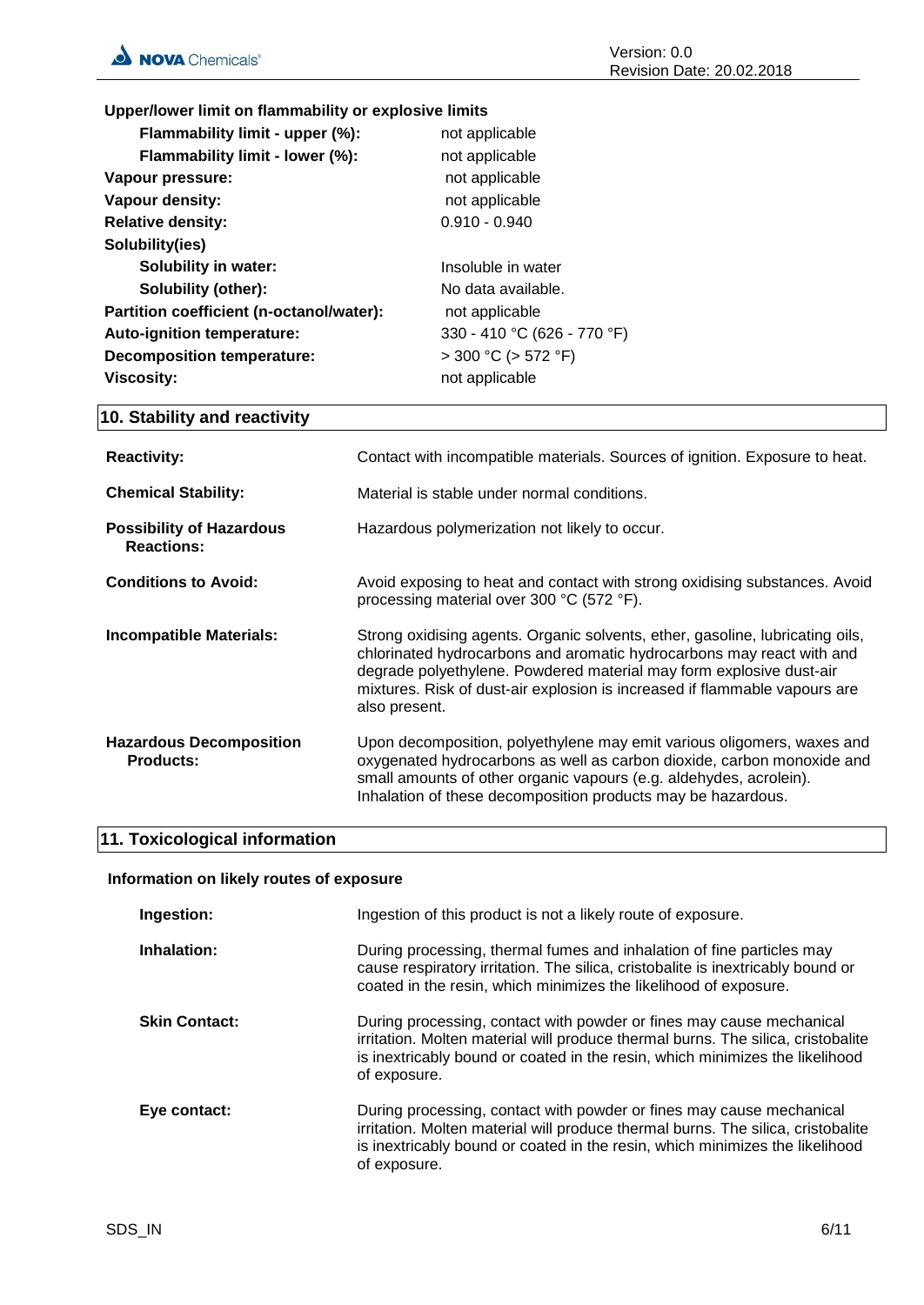#### **Symptoms related to the physical, chemical and toxicological characteristics**

| Ingestion:           | No adverse effects due to ingestion are expected.                                                                 |
|----------------------|-------------------------------------------------------------------------------------------------------------------|
| Inhalation:          | Respiratory irritation.                                                                                           |
| <b>Skin Contact:</b> | Mechanical irritation. Thermal burns. Negligible irritation of the skin based<br>on chemical structure (polymer). |
| Eye contact:         | Mechanical irritation. Thermal burns. May cause mild, short-lasting<br>discomfort to eyes.                        |

## **Information on toxicological effects**

## **Acute toxicity (list all possible routes of exposure)**

| Oral<br>Product:                                            | LD50: $> 5,000$ mg/kg (estimated)                                                                                                                               |
|-------------------------------------------------------------|-----------------------------------------------------------------------------------------------------------------------------------------------------------------|
| <b>Dermal</b><br>Product:                                   | Not classified for acute toxicity based on available data.                                                                                                      |
| <b>Inhalation</b><br><b>Product:</b>                        | Not classified for acute toxicity based on available data.                                                                                                      |
| <b>Repeated dose toxicity</b><br><b>Product:</b>            | No data available.                                                                                                                                              |
| <b>Skin Corrosion/Irritation</b><br><b>Product:</b>         | No data available.                                                                                                                                              |
| Specified substance(s):<br>Silica, cristobalite             | Irritating. May cause abrasion to skin. The silica, cristobalite is inextricably<br>bound or coated in the resin, which minimizes the likelihood of exposure.   |
| <b>Serious Eye Damage/Eye Irritation</b><br><b>Product:</b> | No data available.                                                                                                                                              |
| Specified substance(s):<br>Silica, cristobalite             | Irritating. May cause abrasion to cornea. The silica, cristobalite is inextricably<br>bound or coated in the resin, which minimizes the likelihood of exposure. |
| <b>Respiratory or Skin Sensitisation</b><br>Product:        | No data available.                                                                                                                                              |
| Carcinogenicity<br><b>Product:</b>                          | Not classified                                                                                                                                                  |
| Silica, cristobalite                                        | <b>IARC Monographs on the Evaluation of Carcinogenic Risks to Humans:</b><br>Overall evaluation: 1. Carcinogenic to humans.                                     |
| <b>ACGIH Carcinogen List:</b>                               | No carcinogenic components identified                                                                                                                           |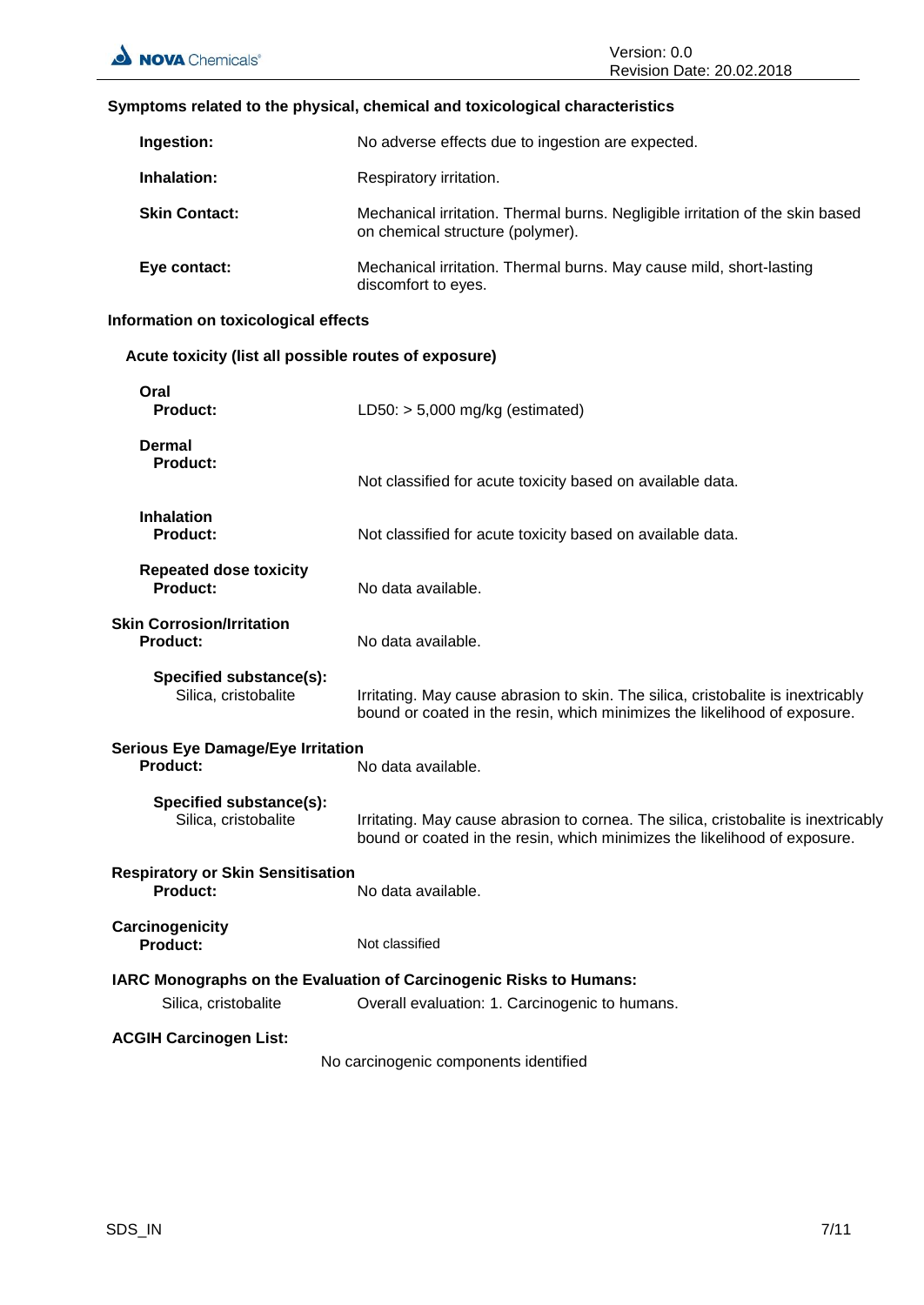## **Germ Cell Mutagenicity**

| In vitro<br><b>Product:</b>                                                  | There are no known or reported genetic effects.                                                                                                                                                                                                                                                                                                                                       |
|------------------------------------------------------------------------------|---------------------------------------------------------------------------------------------------------------------------------------------------------------------------------------------------------------------------------------------------------------------------------------------------------------------------------------------------------------------------------------|
| In vivo<br><b>Product:</b>                                                   | There are no known or reported genetic effects.                                                                                                                                                                                                                                                                                                                                       |
| <b>Reproductive toxicity</b><br>Product:                                     | There are no known or reported reproductive effects.                                                                                                                                                                                                                                                                                                                                  |
| <b>Specific Target Organ Toxicity - Single Exposure</b><br><b>Product:</b>   | No data available.                                                                                                                                                                                                                                                                                                                                                                    |
| <b>Specific Target Organ Toxicity - Repeated Exposure</b><br><b>Product:</b> | No data available.                                                                                                                                                                                                                                                                                                                                                                    |
| Specified substance(s):<br>Silica, cristobalite                              | Lungs, Respiratory system - The silica, cristobalite is inextricably bound or<br>coated in the resin, which minimizes the likelihood of exposure.                                                                                                                                                                                                                                     |
| <b>Aspiration Hazard</b><br>Product:                                         | Not classified.                                                                                                                                                                                                                                                                                                                                                                       |
| Other effects:                                                               | No data available.                                                                                                                                                                                                                                                                                                                                                                    |
| 12. Ecological information                                                   |                                                                                                                                                                                                                                                                                                                                                                                       |
| <b>General information:</b>                                                  | NOVAPOL <sup>®</sup> resins are expected to be inert in the environment. They float<br>on water and are not biodegradable. They are not expected to<br>bioconcentrate (accumulate in the food chain) due to their high molecular<br>weight. NOVAPOL® pellets are not expected to be toxic if ingested but may<br>represent a choking hazard if ingested by waterfowl or aquatic life. |
| <b>Ecotoxicity</b>                                                           |                                                                                                                                                                                                                                                                                                                                                                                       |
| Acute hazards to the aquatic environment                                     |                                                                                                                                                                                                                                                                                                                                                                                       |
| <b>Fish</b><br><b>Product:</b>                                               | LC 50 (96 h): $> 100$ mg/l                                                                                                                                                                                                                                                                                                                                                            |
| <b>Aquatic Invertebrates</b><br><b>Product:</b>                              | EC 50 (Daphnia magna, 48 h): > 100 mg/l                                                                                                                                                                                                                                                                                                                                               |
| <b>Toxicity to aquatic plants</b><br><b>Product:</b>                         | EC 50 (72 h): $> 100$ mg/l                                                                                                                                                                                                                                                                                                                                                            |
| Chronic hazards to the aquatic environment                                   |                                                                                                                                                                                                                                                                                                                                                                                       |
| <b>Fish</b><br><b>Product:</b>                                               | $NOEC :$ > 100 mg/l                                                                                                                                                                                                                                                                                                                                                                   |
| <b>Aquatic Invertebrates</b><br><b>Product:</b>                              | $NOEC :$ > 100 mg/l                                                                                                                                                                                                                                                                                                                                                                   |
| <b>Toxicity to aquatic plants</b><br><b>Product:</b>                         | $NOEC:$ > 100 mg/l                                                                                                                                                                                                                                                                                                                                                                    |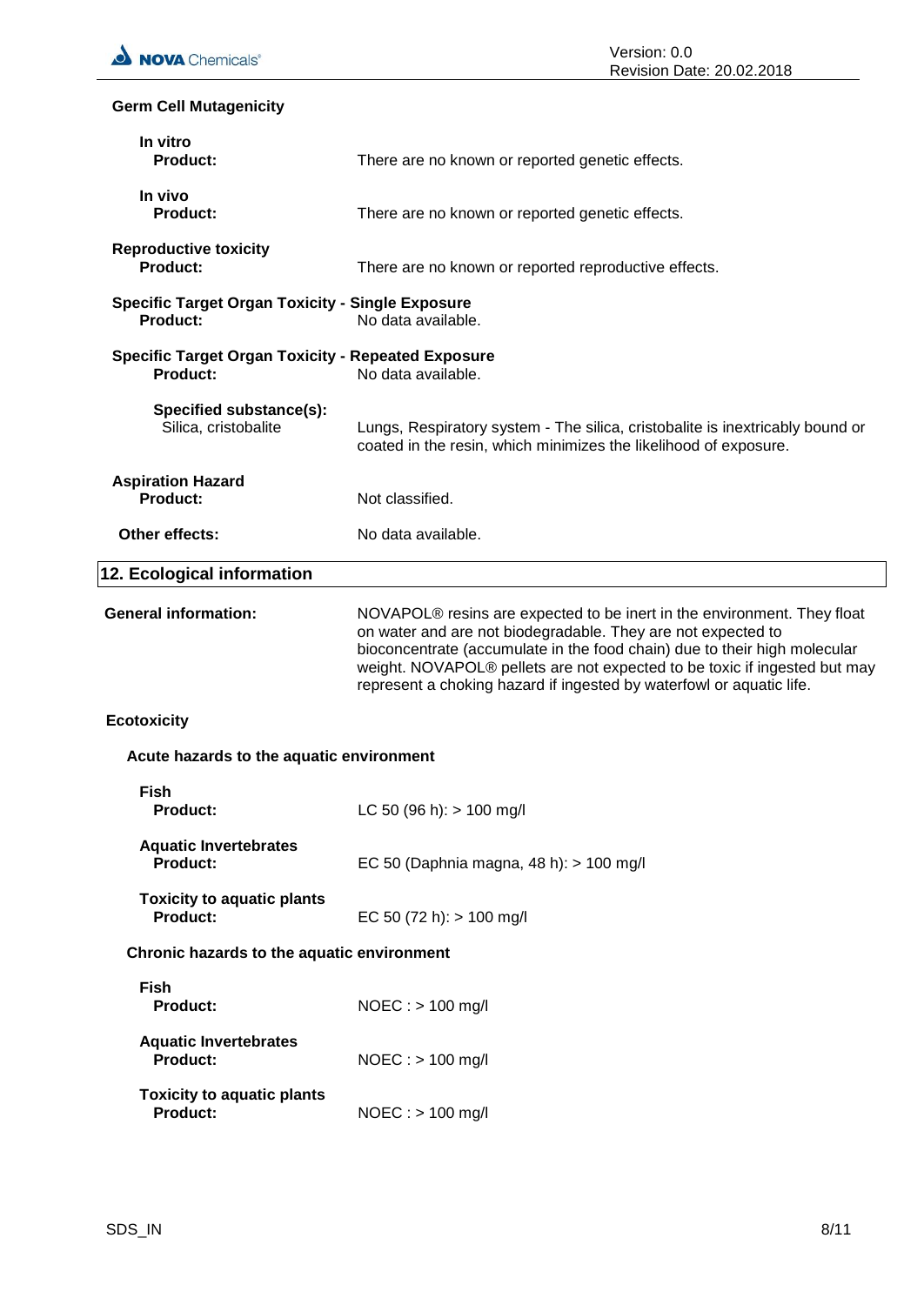# **Persistence and Degradability Biodegradation** Not readily degradable. Under optimal oxidation conditions, >99% of polyethylene will remain intact after exposure to microbial actions. Product will slowly change (embrittle) in the presence of sunlight, but will not fully breakdown. Product buried in landfill has been found to be stable over time. No toxic degradation products are known to be produced. **BOD/COD Ratio Product:** No data available. **Bioaccumulative Potential Bioconcentration Factor (BCF) Product:** Pellets may accumulate in the digestive systems of birds and aquatic life, causing injury and possible death due to starvation. **Partition Coefficient n-octanol / water (log Kow) Product:** Log Kow: not applicable **Mobility Mobility in Soil:** Biologically persistent. This product has not been found to migrate through soils. **Other Adverse Effects:** Pellets are persistent in aquatic and terrestrial systems. **13. Disposal considerations Disposal methods Disposal instructions:** Dispose of contents/container to an appropriate treatment and disposal facility in accordance with applicable laws and regulations, and product characteristics at time of disposal. Preferred disposal methods for polyethylene in order of preference are: 1) clean and reuse if possible, 2) recover and resell through plastic recyclers or resin brokers, 3) incinerate with waste heat recovery and 4) landfill. DO NOT ATTEMPT TO DISPOSE OF BY UNCONTROLLED INCINERATION. Open burning of plastics at landfills should not be undertaken. **Contaminated Packaging:** Check regional, national and local environmental regulations prior to disposal. **14. Transport information IATA** Not regulated. **IMDG** Not regulated. **15. Regulatory information**

## **Inventory status**

Canada DSL Inventory List: On or in compliance with the inventory

US TSCA Inventory: On or in compliance with the inventory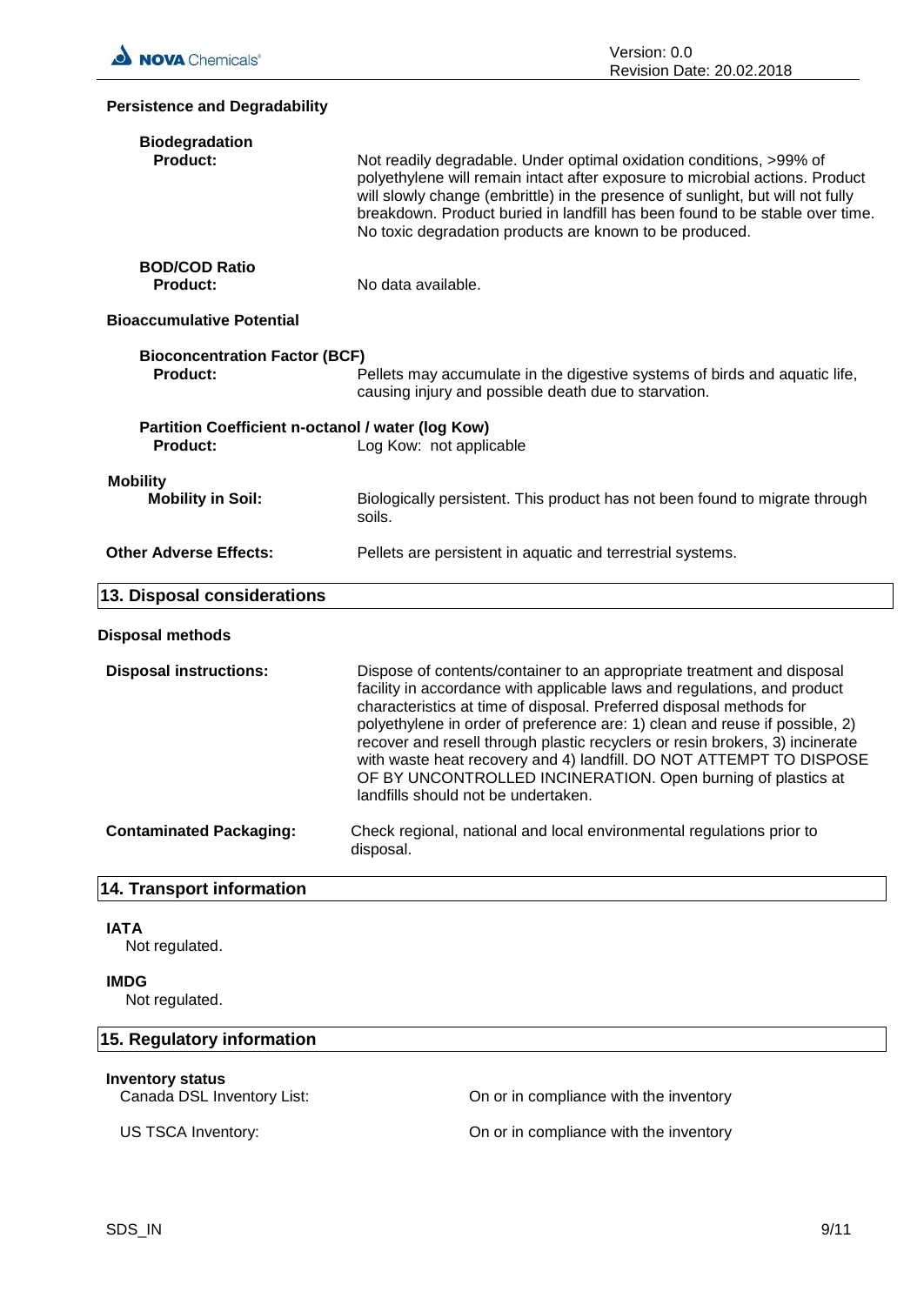## **16. Other information, including date of preparation or last revision**

| <b>Issue Date:</b>            | 20.02.2018                                                                                                                                                                                                                                                                                                                                                                                                                                                                                                                                                                                                                                                                   |
|-------------------------------|------------------------------------------------------------------------------------------------------------------------------------------------------------------------------------------------------------------------------------------------------------------------------------------------------------------------------------------------------------------------------------------------------------------------------------------------------------------------------------------------------------------------------------------------------------------------------------------------------------------------------------------------------------------------------|
| <b>Revision Information:</b>  | 20.02.2018: New SDS                                                                                                                                                                                                                                                                                                                                                                                                                                                                                                                                                                                                                                                          |
| Version #:                    | 0.0                                                                                                                                                                                                                                                                                                                                                                                                                                                                                                                                                                                                                                                                          |
| <b>Source of information:</b> | Available on request.                                                                                                                                                                                                                                                                                                                                                                                                                                                                                                                                                                                                                                                        |
| <b>Other information:</b>     | Exposure to the Hazardous Combustion and Decomposition Products as<br>described in the SDS, Sections 5 and 10, may be linked with various acute<br>and chronic health effects. These effects include irritation of eyes and upper<br>respiratory tract primarily from the aldehydes, breathing difficulties, systemic<br>toxicity such as liver, kidney, and central nervous system effects.                                                                                                                                                                                                                                                                                 |
|                               | NOVA Chemicals has monitored worker exposures to emissions during<br>commercial-scale processing of polyethylene. Concentrations of hazardous<br>decomposition products were determined to be well below established<br>exposure limits in the workplace. "Quantitation of Employee Exposure to<br>Emission Products Generated By Commercial-Scale Processing of<br>Polyethylene" is available in the Am. Ind. Hyg. Assoc. J. 56:809-814 (1995)<br>and "Quantification of Emission Compounds Generated During Commercial-<br>Scale Processing of Advanced SCLAIRTECH™ Polyethylene" is available in<br>the Journal of Plastic Film & Sheeting Volume 26 Issue 2, April 2010. |
|                               | For information on ventilation considerations for the control of volatile air<br>contaminants from polyethylene, please request a copy of NOVA Chemicals'<br>publication, "Ventilation Guidelines for Heat-Processing Polyethylene Resins".                                                                                                                                                                                                                                                                                                                                                                                                                                  |
|                               | For additional information on unloading hopper cars containing plastic resins,<br>refer to NOVA Chemicals' publication, "Hopper Car Unloading Guide".                                                                                                                                                                                                                                                                                                                                                                                                                                                                                                                        |
|                               | For information on processing properties, selection of NOVAPOL resin<br>grades, refer to the NOVAPOL Product Data Sheets available on our web<br>site, under Products & Applications: http://www.novachemicals.com.                                                                                                                                                                                                                                                                                                                                                                                                                                                          |
|                               | For additional information on preventing pellet loss, refer to published plastic<br>industry publications and resources under 'Operation Clean Sweep'; now<br>downloadable from the web at http://www.opcleansweep.org/.                                                                                                                                                                                                                                                                                                                                                                                                                                                     |
|                               | Polyethylene fines and dust particles are listed as a Class I combustible dust<br>by the National Fire Protection Association (see NFPA-68, Table F.1 (e)). For<br>additional information on control of static and minimizing potential dust and<br>fire hazards, refer to NFPA-654, "Standard for the Prevention of Fire and Dust<br>Explosions from the Manufacturing, Processing and Handling of Combustible<br>Particulate Solids, 2013 Edition".                                                                                                                                                                                                                        |
|                               | Explosivity testing was done on one NOVAPOL® LLDPE, one LDPE and one<br>HDPE resins with Pmax = 4.8-5.7 bar, Kst = 12-17 (bar m/s) and Minimum<br>Ignition Energy (MIE) = 1000-10,000; dust explosion class = St 1; this data<br>was obtained for polyethylene with a final particle size of 100% <250 um and<br>moisture content between 0 and 0.2%. Similar results are expected for the<br>remaining NOVAPOL® polyethylene resin grades.                                                                                                                                                                                                                                  |
|                               | For NOVAPOL resin grade specific information including food contact<br>compliance statements, please contact your sales representative or refer to<br>NOVA Chemicals' polyethylene Product Data Sheets.                                                                                                                                                                                                                                                                                                                                                                                                                                                                      |